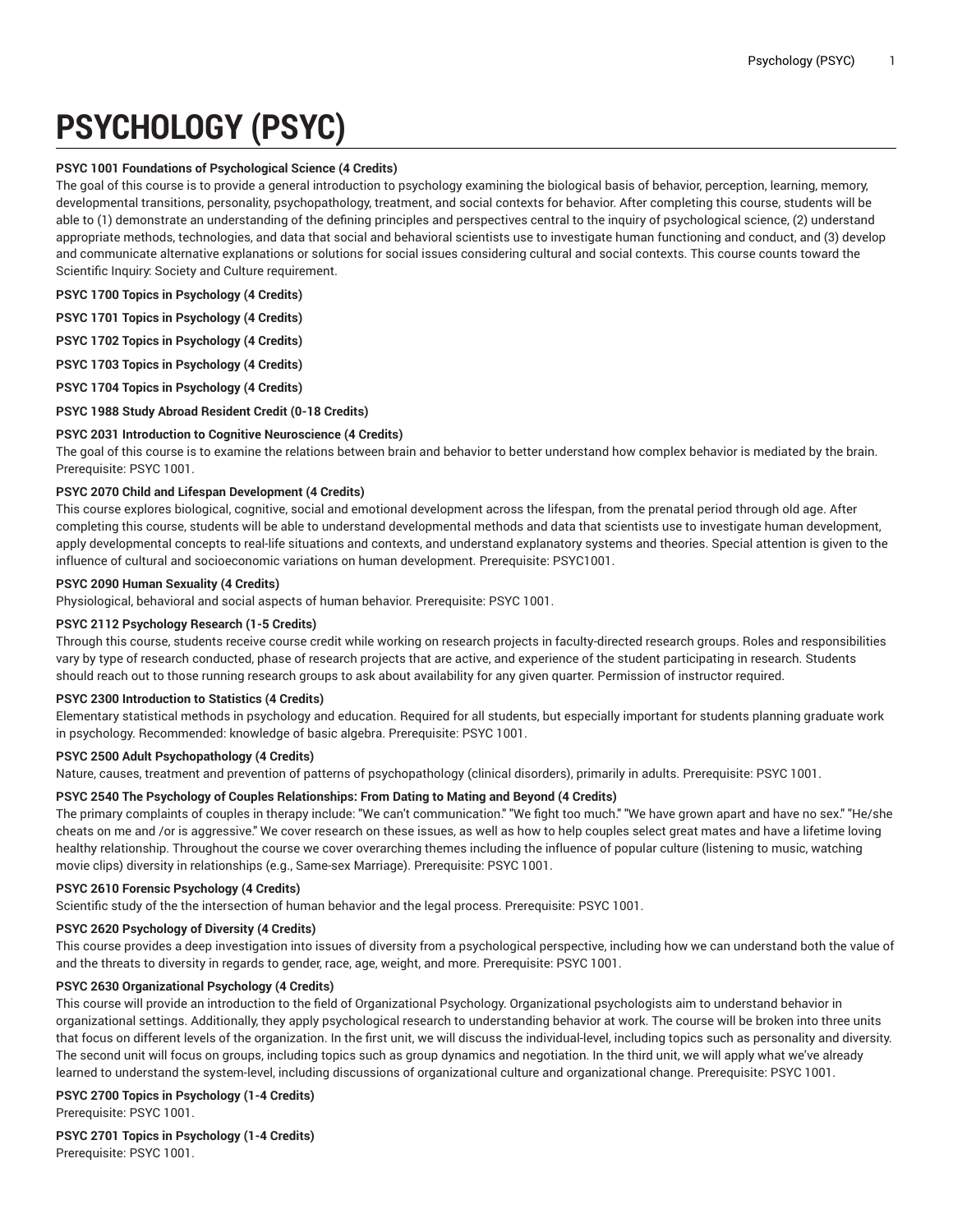# **PSYC 2702 Topics in Psychology (1-4 Credits)**

Prerequisite: PSYC 1001.

**PSYC 2703 Topics in Psychology (1-4 Credits)** Prerequisite: PSYC 1001.

**PSYC 2704 Topics in Psychology (1-4 Credits)** Prerequisite: PSYC 1001.

## **PSYC 2740 Social Psychology (4 Credits)**

Concepts, data and principles regarding social influences on human behavior. Prerequisite: PSYC 1001.

#### **PSYC 2751 Junior Honors Research Seminar (1-4 Credits)**

First course in a two-year sequence. Research, design and methodology to facilitate a senior research thesis. Prerequisites: PSYC 1001. Requires acceptance to psychology distinction program and permission of instructor.

#### **PSYC 2752 Junior Honors Research Seminar (1-4 Credits)**

Second course in a two-year sequence. Research, design and methodology to facilitate a senior research thesis. Prerequisites: PSYC 1001. Requires acceptance to psychology distinction program and permission of instructor.

#### **PSYC 2760 Field Experiences in Learning & Applied Behavior Analysis (4 Credits)**

Introduction to the application of learning principles and applied behavior analysis. Students obtain first-hand experiences working in a community setting. Prerequisites: PSYC 1001. Permission of instructor required.

#### **PSYC 2988 Study Abroad Resident Credit (0-18 Credits)**

## **PSYC 3015 Nonverbal Behavior (4 Credits)**

#### **PSYC 3020 Adolescence (4 Credits)**

This course examines development during the adolescent years exploring biological, cognitive, and social transitions central to this developmental stage. It considers key contexts in which adolescents develop: families, peer groups, schools, work, leisure, and the mass media. Special attention is given to the importance of diverse social and cultural experiences and its impact on adolescent behavior and cognition. Prerequisites: PSYC2070 and PSYC3050, must be major or minor in psychology, must have junior or senior standing.

#### **PSYC 3028 Social Cognition (4 Credits)**

Social cognition describes how people make sense of themselves and others. The emphasis on "how" is important—social cognition research focuses on perceptual, cognitive, and affective processes that help people think about themselves and others. You will learn about the theories, findings, and methods in a specific area of study. If you have not taken one of those courses, you should talk the instructor before signing up for this class. Prerequisites: PSYC 2740 and PSYC 3050. Course is restricted to psychology majors or minors with at least junior standing.

#### **PSYC 3029 Imaging the Mind (4 Credits)**

Imaging the Mind is an introductory course to the basic theory and data analysis techniques used in functional magnetic resonance imaging (fMRI). It will cover basic brain anatomy, the basic physics of MRI, experimental design, data processing and the issues associated with data processing, and interpretation of fMRI data. Students in this course will receive hands-on experience in processing a data set from start to finish. They will apply different image preprocessing techniques, statistical design parameters, and statistical models to determine how these factors influence the outcome of the data and how these factors influence the interpretation of that data. In this manner, each student will be exposed individually to the decision issues and interpretation pitfalls involved in fMRI data analysis. Cross listed with PSYC 4255. Prerequisites: PSYC 2031 and PSYC 3050, must be major or minor in psychology, must have junior standing. Permission of the instructor required.

#### **PSYC 3032 Introduction to Neural Networks (4 Credits)**

Introduction to basic principles and computational methods in artificial neural network modeling; neural models of cognitive and psychological processes examined and evaluated. Cross listed with PSYC 4254. Prerequisite: PSYC 1001 and PSYC 3050. Must be major or minor in psychology. Must have junior standing. Permission of instructor required.

## **PSYC 3035 Seminar: Cognitive Neuroscience (2 Credits)**

This seminar is for students in the cognitive neuroscience specialization, a joint program with Biological Sciences. The goal of the seminar is to provide an opportunity for senior-level cognitive neuroscience majors to apply the knowledge and skills they have acquired in other courses to current cutting-edge topics in the field. Prerequisites: PSYC 2031 and PSYC 3050, must have cognitive neuroscience concentration, must have senior standing.

## **PSYC 3045 The Developing Brain (4 Credits)**

This course presents an overview of current research and methods in the field of developmental cognitive/affective/social neuroscience. The course examines what the brain tells us about development and what development tells us about the brain. Topics include sensitive periods for neuroplasticity, pediatric neuroimaging methods, attention, language, affective and social development. Cross-listed with PSYC 4045. Prerequisites: PSYC 2031, PSYC 2070 and PSYC 3050. Must be major or minor in psychology, must have junior standing.

## **PSYC 3050 Research Methods (4 Credits)**

Survey of research methods and research designs in psychology used to study behavior. Required for all psychology majors, especially foundational for those planning graduate work focusing on research in psychology. Prerequisites: PSYC 2300 or INFO 1020 or BIOL 2090 or STAT 1300. Must be major or minor in psychology.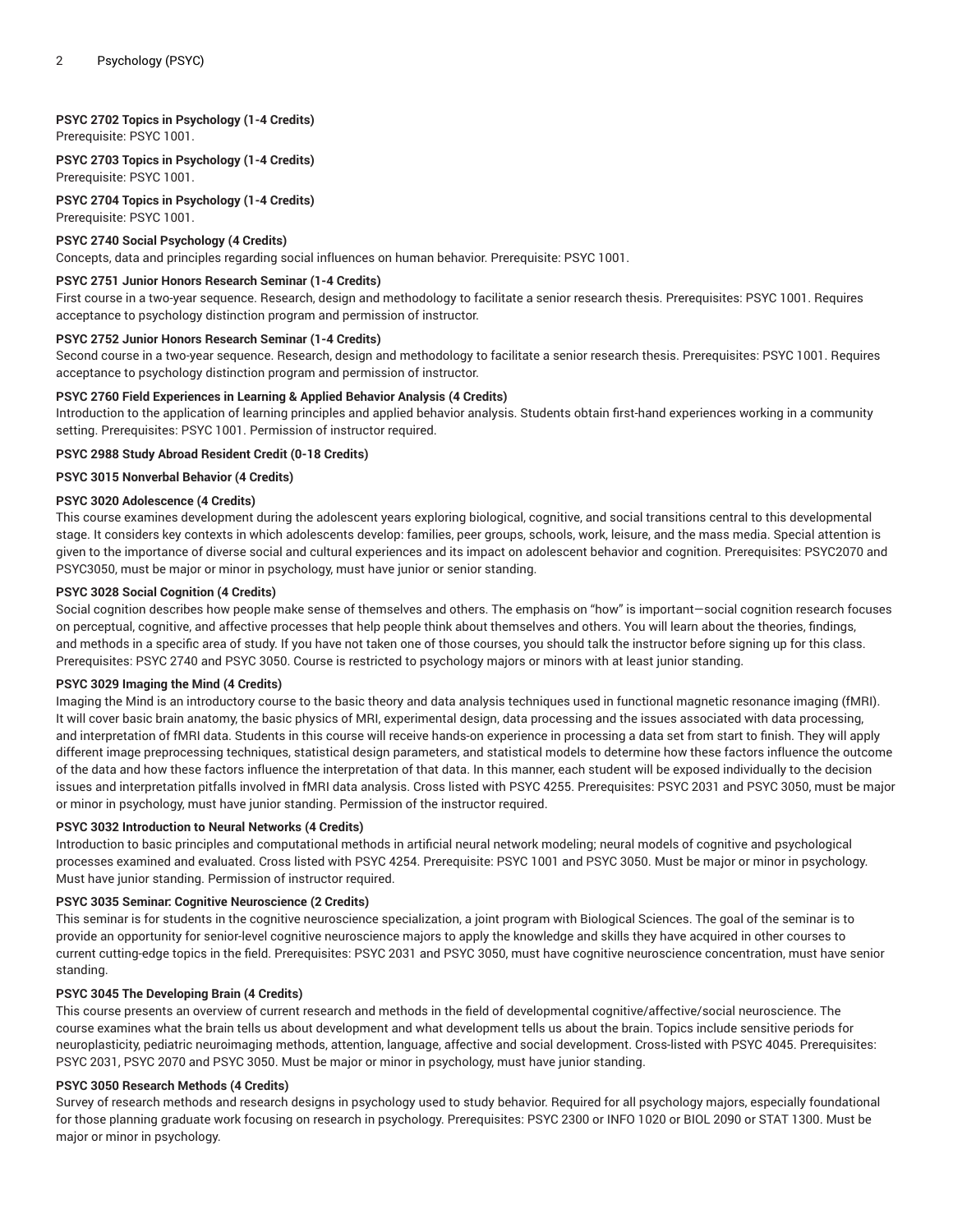## **PSYC 3055 The Neuroscience and Psychology of Parenthood and Parent-Child Relationships (4 Credits)**

This course explores the theory, research and issues relevant to parenthood and parent-child relationships. The course overviews the evolutionary, neurobiological, and psychological perspective of parent-child relationships with a focus on the understanding of recent advances in neuroscience research. Topics include neuroplasticity of parental brain, maternal vs. paternal biology for parenting, and social and biological determinants of parentchild relationships. Emphasis is placed on discussion of current research, evaluation of the findings, and proposals and ideas of new research in the field. The goal is not to memorize facts but rather to learn to think like a developmental cognitive/social neuroscientist. Cross-listed with course PSYC 4055. Prerequisites: PSYC 2031 and PSYC 3050; must be major or minor in psychology; must have junior standing.

## **PSYC 3060 Eating Disorders (4 Credits)**

Overview of etiology, clinical presentation, prevention and treatment of eating disorders. Prerequisites: PSYC 2500 and PSYC 3050; must be a major or minor in psychology, must have junior standing.

#### **PSYC 3080 Drugs and Behavior (4 Credits)**

Nature of licit and illicit drugs; their short- and long-term biological and psychological effects. Prerequisites: PSYC 2031 and PSYC 3050; must be a major or minor in psychology, must have junior standing.

#### **PSYC 3085 Autism (4 Credits)**

This course offers an in-depth examination of autism spectrum disorder (ASD) including a discussion of the characteristics of ASD, variables that contribute to one's likelihood of developing ASD, and treatments and strategies that are effective in supporting individuals with ASD. Prerequisites: PSYC 2070 and PSYC 3050; must be majoring or minoring in psychology, must have junior standing.

#### **PSYC 3090 Infancy and Early Childhood (4 Credits)**

The objective of this course is to introduce the study of early development focusing on the prenatal and infant periods. This course considers the exciting changes that take place during pregnancy for both mom and fetus. This course considers biological, cognitive, social, and physical development. This course is part of the field of Developmental Science. The prominent theories and research in the field are considered. Questions developmental psychologists currently and historically study and the research they conduct to help answer these questions are explored. Prerequisite: PSYC 2070 or PSYC 2050 or PSYC 2055, and PSYC 3050. Must be either a major or minor in psychology. Must have junior standing.

#### **PSYC 3095 Middle Childhood (4 Credits)**

Introduction to the physical, social-emotional, and cognitive development of children ages 6 to 12. The influence of families, culture, race/ethnicity, and teacher/school characteristics on children's development will be emphasized. Prerequisites: PSYC 3050; Must be either a major or minor in Psychology; Junior standing.

## **PSYC 3109 Depression (4 Credits)**

This course extends knowledge acquired in PSYC 1001 and in PSYC 2500 to the in-depth study of mood disorders (unipolar and bipolar depression) across the lifespan. It covers in depth various topics, including description and classification of mood disorders, the various causes of these emotional disturbances (e.g., psychosocial, biological, genetic), and treatments of these disorders across the lifespan. Prerequisites: PSYC 2500 and PSYC 3050; must be a major or minor in psychology, must have junior standing.

## **PSYC 3112 Advanced Psychology Research (1-5 Credits)**

This course provides an opportunity for students who have already completed 10 hours of PSYC 2112 Psychology Research to gain advanced experience in a current research group run by a faculty member in psychology. Prerequisites: 10 hours of PSYC 2112, 40 credit hours in psychology, and permission of instructor.

## **PSYC 3120 The Science of Love (4 Credits)**

This course explores the theory, research and issues relevant to love in parent-child and romantic relationships. Prerequisites: PSYC 1001, and PSYC 3050; must be a major or minor in psychology, must have junior standing.

## **PSYC 3130 Couples Therapy and Relationship Education: Current Status and Future Directions (4 Credits)**

There are two major approaches to helping couples achieve happy and healthy relationships over time: Couples Therapy and Couples Relationship Education. Whereas therapy helps distressed couples improve an unhappy relationship, relationship education serves as a preventative intervention designed to help happy couples protect and preserve their happiness. This course covers the major research-based approaches to couples therapy, including Cognitive-Behavioral Therapy, Integrative-Behavioral Couples Therapy and Emotional-Focused Couples Therapy. In addition, the class covers the major research-based approaches to couples relationship education, including PREP, CouplesCare, and Relationship Education. The class also focuses on both common and distinctive challenges that couples face, including: long-distance relationships, having a child, overseas deployments for military couples, psychological issues, substance abuse, medical issues, infidelity, aggression, dealing with social media and aging. Finally, the class covers issues related to diversity, including same-sex couples, interracial couples and couples from other countries and cultures. Prerequisites: PSYC 3050, PSYC 2740 and PSYC 2300 or equivalent. Must be a major or minor in psychology, must have junior standing.

#### **PSYC 3150 Senior Honors Research Seminar (1-5 Credits)**

In conjunction with senior research thesis. Prerequisites: PSYC 2750, PSYC 2751 and PSYC 2752.

## **PSYC 3151 Senior Honors Research Seminar (1-5 Credits)**

In conjunction with senior research thesis. Prerequisites: PSYC 2750, PSYC 2751 and PSYC 2752.

## **PSYC 3152 Senior Honors Research Seminar (1-5 Credits)**

In conjunction with senior research thesis. Prerequisites: PSYC 2750, PSYC 2751 and PSYC 2752.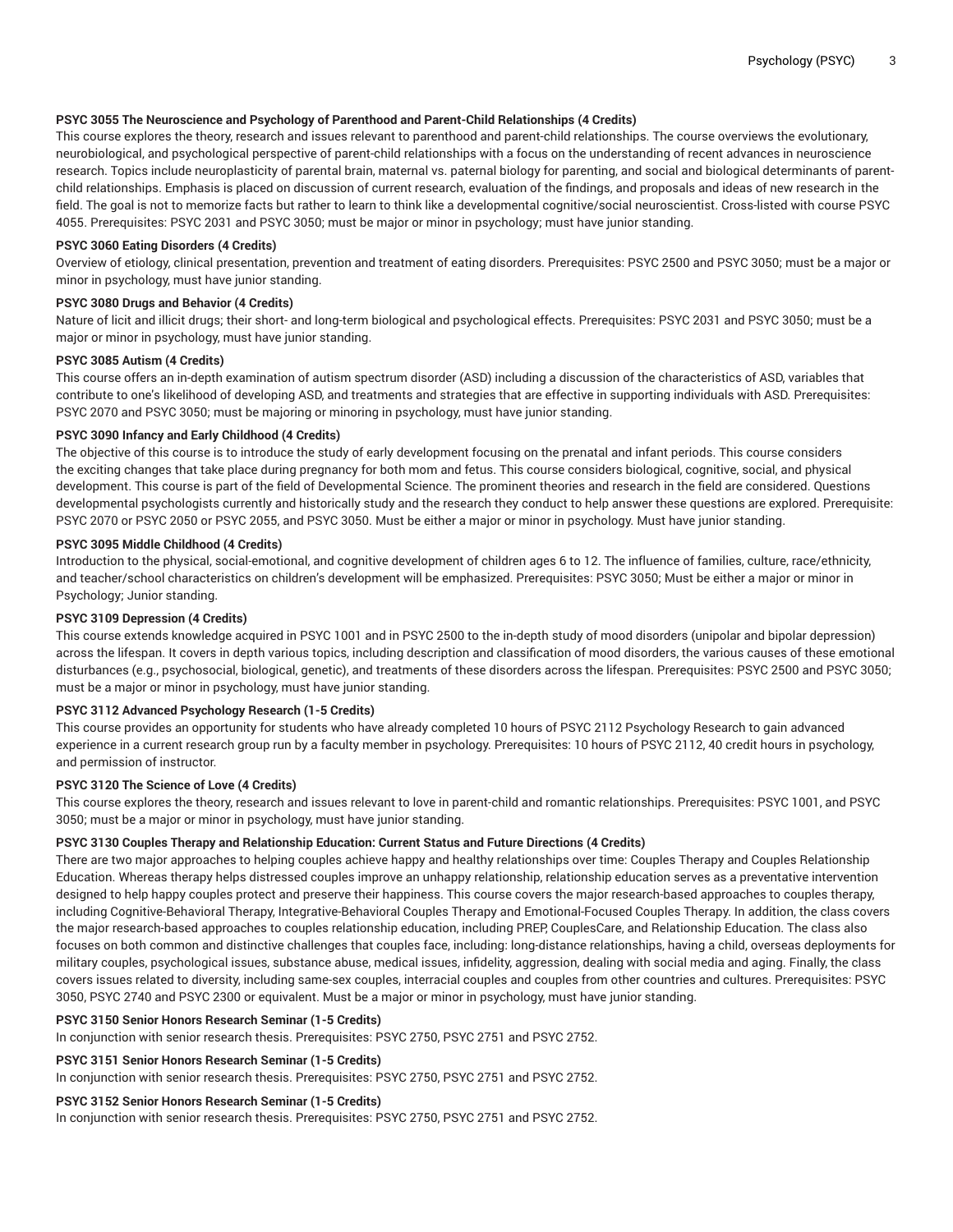# **PSYC 3155 Motivation and Emotion (4 Credits)**

Social and biological approaches to study of motivation and emotion in humans and lower animals. Prerequisites: PSYC 2031 and PSYC 3050. Must be major or minor in psychology. Must have junior standing.

# **PSYC 3160 Emotion Regulation (4 Credits)**

This course covers the current state of psychological and neuroscience research on how we're able to control our emotions (emotion regulation). This topic includes studies of different types of emotion regulation strategies, such as cognitive reappraisal and expressive suppression, stress and coping, as well as self-regulation more broadly. This is a service learning course; students are required to give presentations to the class and to community members. Prerequisites: PSYC 2031 and PSYC 3050; must be major or minor in psychology, must have junior standing.

#### **PSYC 3262 Affective Neuroscience (4 Credits)**

Affective neuroscience is the study of emotions in the brain. In this course, we explore how new frontiers in emotion research, from brain scans to psychoactive drugs to monkey colonies, have changed the way we think about emotions and moods. We aim to learn how scientists ask these new questions: How and what can we learn about emotion from animal models, patient studies, genetic studies, brain scans, and drugs? We learn and debate different theories about what emotions are: When are emotions helpful and harmful? Why do we have them? How many are there? Can we control how we feel? Finally, we learn how to think about emotions scientifically: What kind of evidence matters? How do emotion scholars talk about their work? What kind of questions can we ask, and what kind can we hope to answer? Cross listed with PSYC 4262. Prerequisites: PSYC 2031 and PSYC 3050; must be major or minor in psychology, must have junior standing. Permission of the instructor required.

#### **PSYC 3300 Psychology of Inequality (4 Credits)**

Living in contexts of high economic inequality has psychological implications for everyone, not just those at the upper or lower ends of the economic spectrum. In this course, we will explore current trends in economic inequality and discuss how people think about inequality. We will also examine the consequences of inequality for individuals and for social groups. We will pay particular attention to how the cultural and social environment may lead to thought processes that justify and reinforce inequalities. Finally, we will discuss potential strategies that can help reduce inequality or buffer against its consequences. Prerequisites: PSYC 2620 and PSYC 3050.

#### **PSYC 3350 Cultural Psychology (4 Credits)**

This seminar examines how people's sociocultural context shapes their thoughts, feelings, and behaviors. To approach this question, we read and discuss classic as well as recent theoretical and empirical articles from the field of cultural psychology. Topics include defining culture; dimensions of cultural variation; culture-biology interactions; methodological considerations; cultural influences on cognition, emotion, the self, moral judgment, and health; cultural neuroscience; cultural approaches to race and ethnicity; and mechanisms of cultural influence. Throughout, this course emphasizes sociocultural diversity in psychological processes. Students are encouraged to develop empirically tractable ways of asking and answering questions relating to cultural psychology and to apply concepts of cultural psychology to their own research. Prerequisite: PSYC 2740 and PSYC 3050; must be a major or minor in psychology, must have junior standing.

#### **PSYC 3520 Introduction to Clinical Psychology (4 Credits)**

Overview of clinical roles theory and research; function and dilemmas of clinical psychologists. Prerequisites: PSYC 2500 and PSYC 3050; must be major or minor in psychology, must have junior standing.

## **PSYC 3530 Child Psychopathology (4 Credits)**

Child Psychopathology surveys the latest theory and research in the field of developmental psychopathology, which is the study of abnormal behavior from a developmental perspective. Students learn about what the emotional and behavioral disorders of childhood and adolescence are, what causes them, and how they are treated. Additionally, the course covers how we judge what is considered to be abnormal or atypical, how we classify abnormal or atypical behavior, and how we acquire knowledge about developmental psychopathology. Prerequisites: PSYC 2500 and PSYC 3050; must be a major or minor in psychology, must have junior standing.

# **PSYC 3550 Personality (4 Credits)**

This course will provide an introduction to the study of personality. Personality psychologists aim to understand how people make sense of who they are, why people behave the way that they do, and how individuals are similar to and different from one another. Course restricted to psychology major or minor students with at least junior standing. Prerequisites: PSYC 2500 and PSYC 3050.

## **PSYC 3610 Advanced Topics in Philosophy, Psychology, and Cognitive Science (4 Credits)**

This course provides an advanced survey of conceptual and methodological issues that lie at the intersection of philosophy, psychology, and cognitive science. More specifically, our main goal is to engage in a critical discussion of how the study of the mind requires an interdisciplinary approach that integrates empirical findings with conceptual and philosophical theorizing. Cross listed with PHIL 3610. Prerequisites: PSYC 1001 and PSYC 3050; must have junior standing.

## **PSYC 3660 Perception: A Cognitive Neuroscience Approach (4 Credits)**

An introduction to human perception with a strong emphasis on visual perception. This course evaluates the current understanding of how neural activity in the brain allows people to perceive basic sensory features (e.g., brightness, color, size, position, depth, movement, loudness and pitch) as well as recognize and discriminate complex perceptual patterns (e.g., 2D-shapes, 3D-objects, faces, and scenes). The underlying mechanisms are discussed on the basis of behavioral, neurophysiological, and computational evidence. We attempt to understand how the brain creates what we see and hear. Cross-listed with PSYC 4660. Prerequisites: PSYC 2031 and PSYC 3050; must be a major or minor in psychology, must have junior standing.